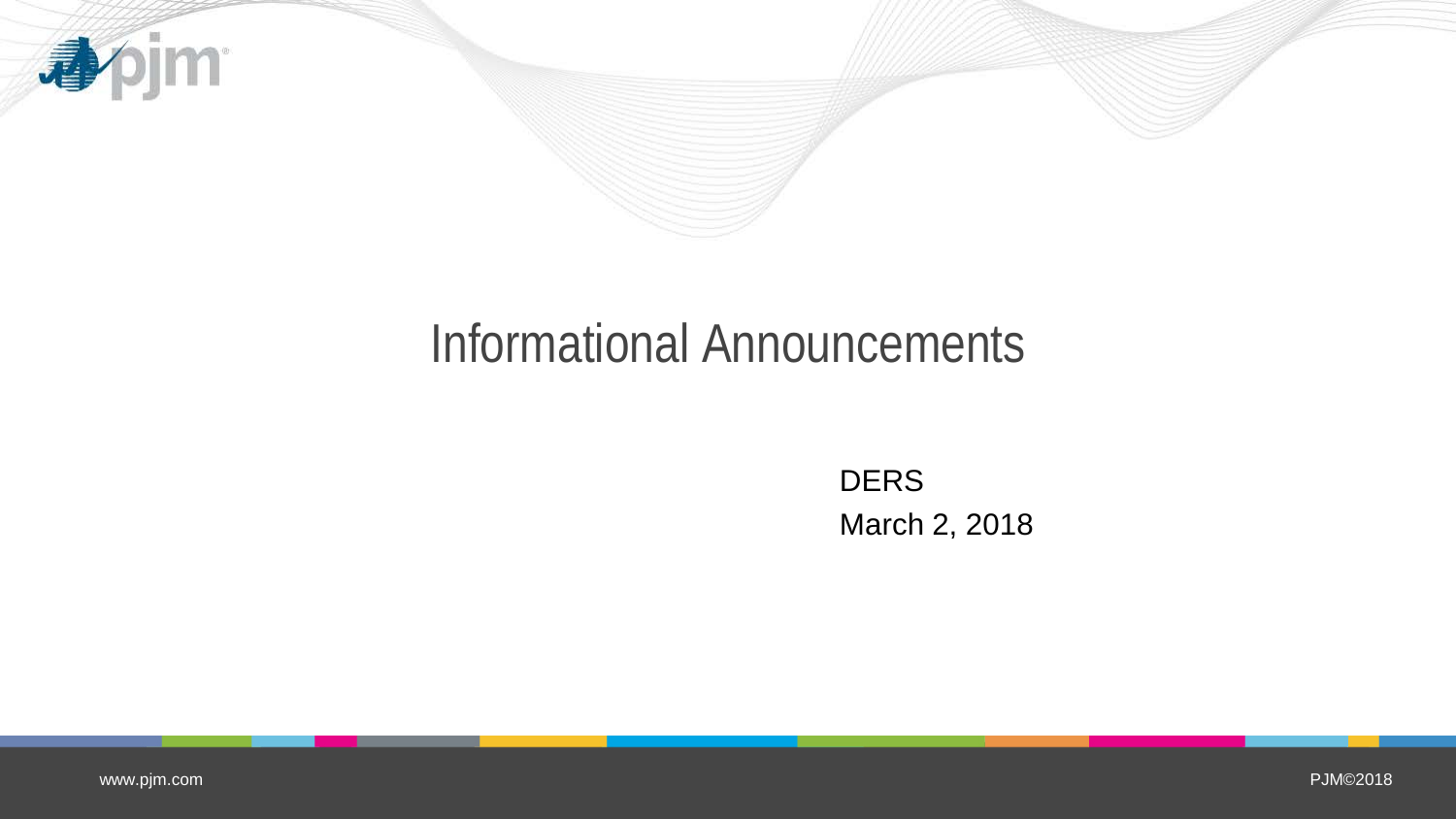

## EPRI / NERC / UVIG – Webinar Series on Inverter Based Resources

Click on the links below to join each webinar. If you have questions on webcast participation, please contact Robin Griffith at (865)218-8047 or [rgriffith@epri.com](mailto:rgriffith@epri.com).

| <b>DATE and TIME</b>                          | <b>SESSION</b>                                                                                                                    | <b>REGISTRATION LINK</b>                          |
|-----------------------------------------------|-----------------------------------------------------------------------------------------------------------------------------------|---------------------------------------------------|
| <b>Wednesday, March 21</b><br>$2pm - 4pm EST$ | Inverter Fundamentals - Distributed Energy Resources (DER)<br>and Bulk Power System (BPS) Connected Resources                     | join the meeting<br>1-855-797-9485<br>640 232 196 |
| <b>Thursday, April 5</b><br>$2pm - 4pm EST$   | Distributed Energy Resource (DER) Impacts                                                                                         | join the meeting<br>1-855-797-9485<br>644 957 932 |
| <b>Wednesday, May 2</b><br>$2pm - 4pm EST$    | Inverter-Based Resources Connected to the Bulk Power System                                                                       | join the meeting<br>1-855-797-9485<br>641 929 120 |
| Thursday, May 17<br>$2pm - 4pm EST$           | Inverter modeling for protection, harmonics, EMT studies, and<br>review of real-world VER related events                          | join the meeting<br>1-855-797-9485<br>641 686 608 |
| <b>Wednesday, June 13</b><br>$2pm - 4pm EST$  | <b>Recommended Performance for Inverter-Based Resources</b><br>Connected to the Bulk Power System - NERC Reliability<br>Guideline | join the meeting<br>1-855-797-9485<br>644 506 277 |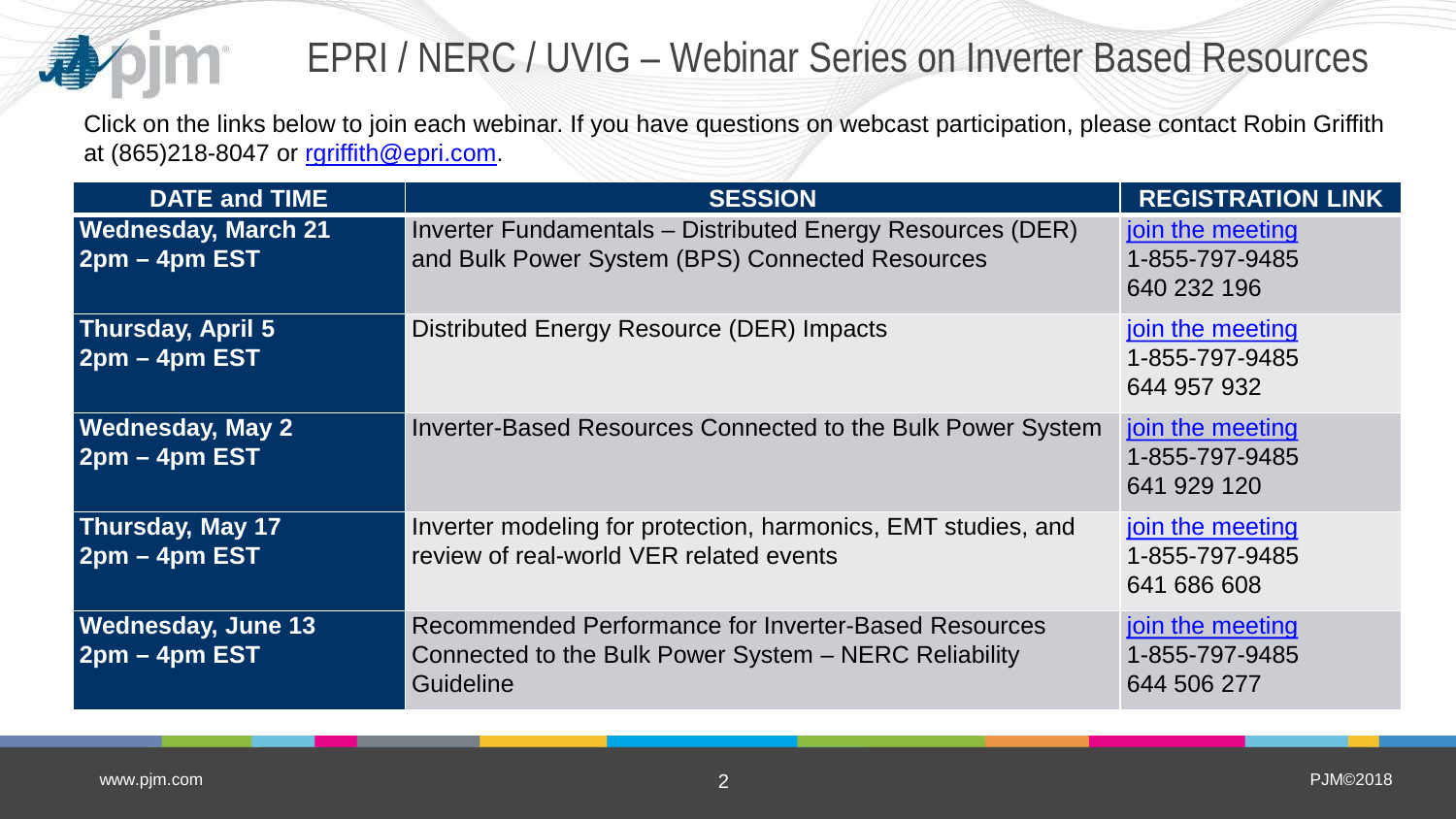

## FERC Order 841 – Electric Storage Participation in RTO/ISO Markets

- The Final Rule becomes effective 90 days after publication in the *Federal Register*. Each RTO and ISO is directed to file any necessary tariff changes within 270 days of the effective date, with an additional 365 days to implement the tariff revisions.
- PJM likely to convene stakeholders on this issue through MIC special sessions
- Some overlap with existing W-DER work in this subcommittee
	- Primarily related to metering and accounting practices needed to settle wholesale energy storage at LMP when connected on the distribution system or behind a customer meter (see Section H of the Order)